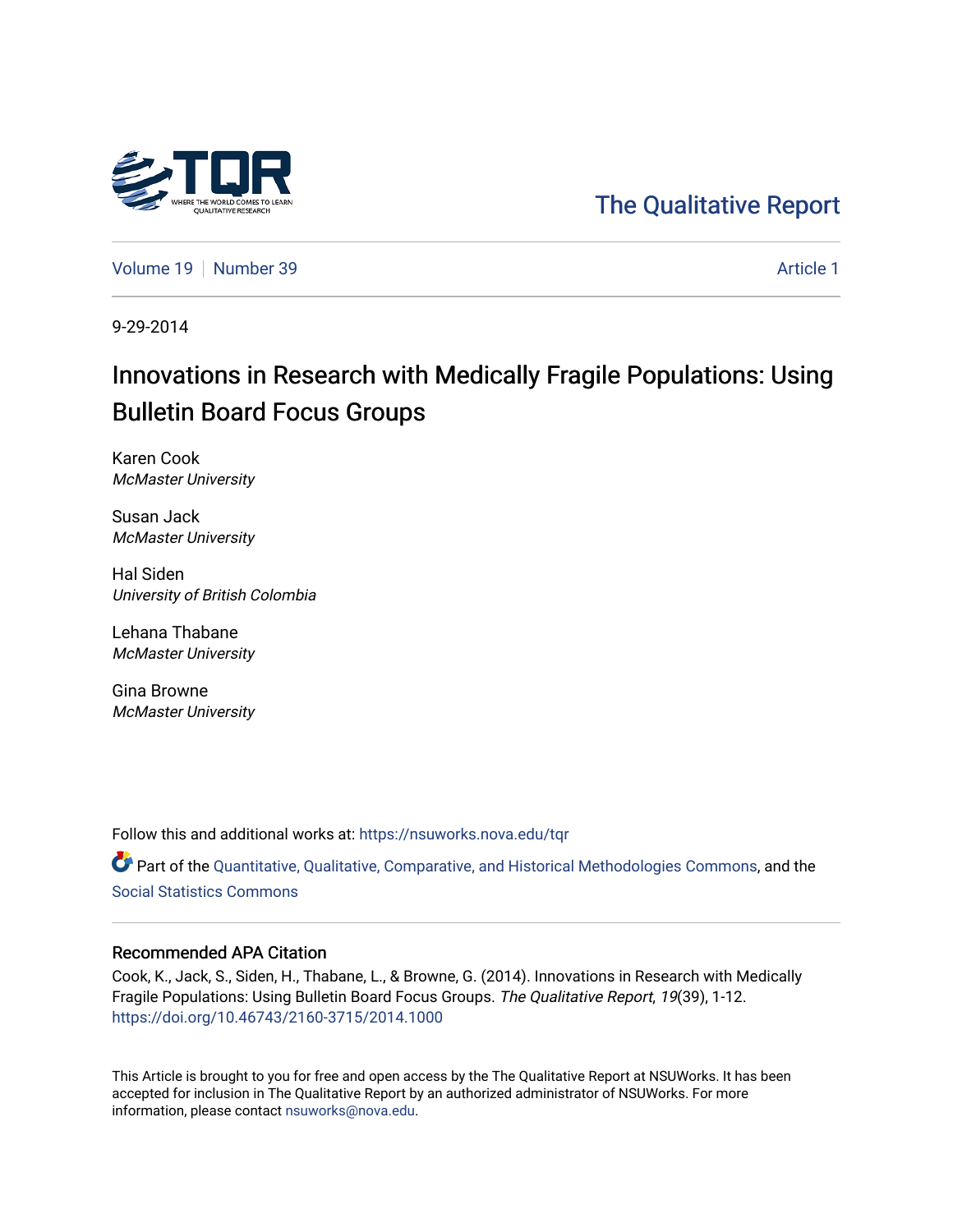# **Qualitative Research Graduate Certificate** Indulge in Culture Exclusively Online . 18 Credits **LEARN MORE**

### Innovations in Research with Medically Fragile Populations: Using Bulletin Board Focus Groups

#### Abstract

A new group of medically fragile young adults are graduating from pediatric palliative care programs with limited expectations to live beyond early adulthood, and no comparable adult services to support their complex needs. Accessing this population is difficult because of the complexity of their conditions, the extensive personal and equipment supports that limit feasibility for travel, and divergent communication abilities. Therefore, we undertook a descriptive case study using an asynchronous modification of an online focus group, a bulletin board focus group (BBFG). The greatest strengths of the BBFG are the appeal of this methodology for young adults and the multi day focus group becomes both a community and an intervention. An important limitation of this method was participant follow through on discussion threads. This BBFG provided rich and varied types of data, and very positive participant experiences.

#### Keywords

Bulletin Board Focus Group, Case Studies, Complexity, Disability/Disabled Persons, End-Of-Life Issues, Focus Groups, Illness and Disease, Young Adults

#### Creative Commons License



This work is licensed under a [Creative Commons Attribution-Noncommercial-Share Alike 4.0 License](https://creativecommons.org/licenses/by-nc-sa/4.0/).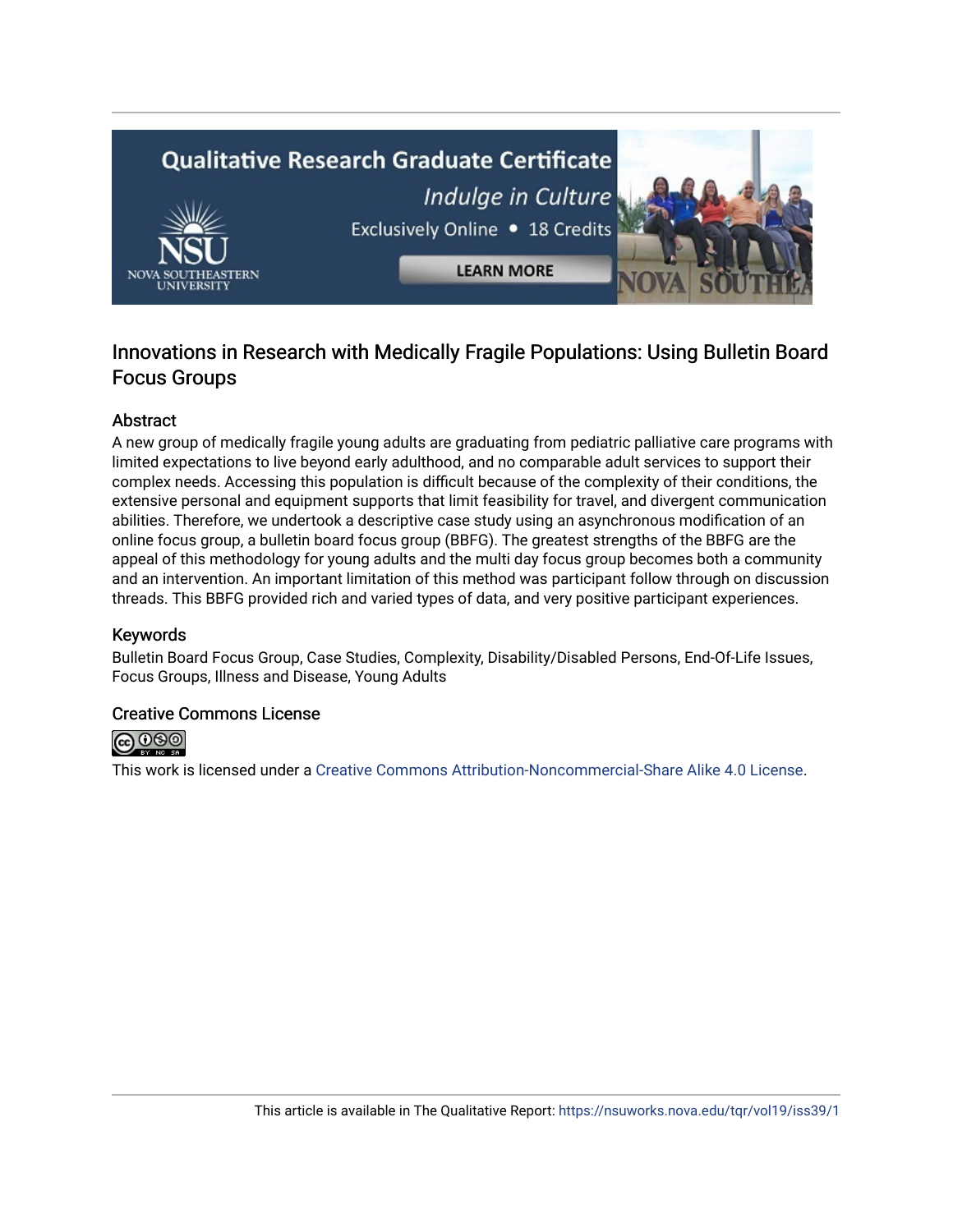

*The Qualitative Report* 2014 Volume 19, Article 77, 1-12 http://www.nova.edu/ssss/QR/QR19/cook77.pdf

## **Innovations in Research with Medically Fragile Populations: Using Bulletin Board Focus Groups**

Karen Cook and Susan Jack McMaster University, Hamilton, Ontario, Canada

Hal Siden University of British Columbia, Vancouver, Canada

Lehana Thabane and Gina Browne McMaster University, Hamilton, Ontario, Canada

*A new group of medically fragile young adults are graduating from pediatric palliative care programs with limited expectations to live beyond early adulthood, and no comparable adult services to support their complex needs. Accessing this population is difficult because of the complexity of their conditions, the extensive personal and equipment supports that limit feasibility for travel, and divergent communication abilities. Therefore, we undertook a descriptive case study using an asynchronous modification of an online focus group, a bulletin board focus group (BBFG). The greatest strengths of the BBFG are the appeal of this methodology for young adults and the multi day focus group becomes both a community and an intervention. An important limitation of this method was participant follow through on discussion threads. This BBFG provided rich and varied types of data, and very positive participant experiences. Keywords: Bulletin Board Focus Group, Case Studies, Complexity, Disability/Disabled Persons, End-Of-Life Issues, Focus Groups, Illness and Disease, Young Adults*

While advances in pediatric health care and technology have extended the life span for some medically fragile young adults with pediatric life threatening conditions, there are no comparable adult health and social services to support their complex needs (Doug, Adi, Williams, Paul, Kelly, Petchey, & Carter, 2011; Hamdani, Jetha & Norman, 2011; Stewart, Stavness, King, Antle, & Law, 2006). The philosophical differences between pediatric and adult palliative care exclude this population from adult palliative care services, very little research has focused on the experiences of young adults who have transitioned (Fletcher-Johnson, Marshall, & Straatman, 2011), and there is no evidence in the literature of transition experiences of youth "aging out" of pediatric palliative care (Doug et al.). Therefore, these young adults transition out of a comprehensive and supportive pediatric palliative care program into an environment with no specific care delivery system in either palliative or chronic care services. This gap leaves them striving to achieve young adult developmental milestones within a compressed time frame, while navigating new health, education and social systems that provide fewer supports (Meleis, Sawyer, Im, Hilfinger, Messias, & Schumacher, 2000; Prestidge, Romann, Djurdjev, & Matsuda-Abedini, 2012; Rogers, 1997).

Our research goal was to understand the experiences and perceptions of individuals within this population, however, there are significant challenges using traditional methods of qualitative data collection, such as interviews or focus groups. Accessing this population is difficult because of the complexity of the individuals' conditions, their limited mobility to travel and commit to specific interview times, and divergent communication abilities due to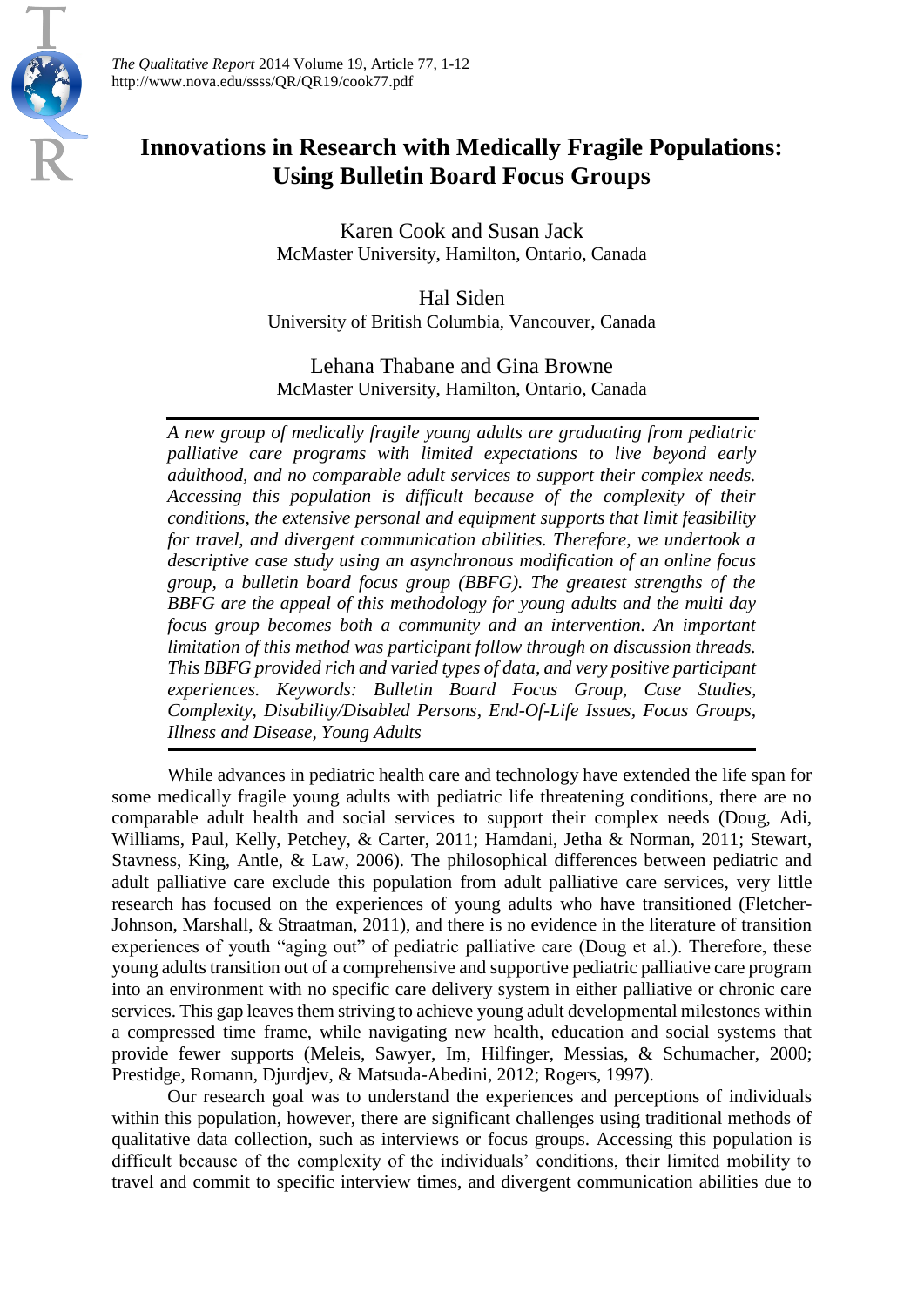weakness, that lead to the use of computer mediated voice recognition, typing or speech. Most of these individuals require 24-hour attendant care, and their independent function can be reduced to minimal movement of their index finger on a joystick to control power wheel chairs, computers and phones. Because of the sensitivity of the topics discussed with this group and the complexities of their condition, we selected research strategies that would provide meaningful data while remaining mindful of participant communication limitations, and ethical issues that could arise with new research modalities. Because loneliness and isolation are common experiences for those without work or school opportunities, this research method provided the added benefit of a social connection with their peers.

To address these specific methodological challenges, we undertook a descriptive case study (Yin, 2009), using a Bulletin Board Focus Group (BBFG), with the purpose of examining the complexity of factors affecting the transition experiences of young adults with pedLTC to adult services. Bulletin board focus groups (BBFG) are an asynchronous modification of an online focus group. The BBFG conversation is carried on over several days instead of in a single session, allowing participants to log in and out of the discussion when it is convenient for them. Unlike many qualitative techniques that favour those with quick responses (typically extroverts), the asynchronous BBFG creates advantages for those who are less spontaneous. Some question types require more extended thinking, and results can be improved when participants can take time to reflect before answering (Abbott, 2011). This proved especially true of questions relevant to this study, such as thoughts about the future, intimacy, and end of life preparation and preferences.

In this paper, we describe how the innovative BBFG methodology facilitated access to this medically fragile population, provided a rich qualitative understanding of their experiences and offered benefits to the participants. This research involved medically fragile young adults with pedLTC, not expected to live beyond their first decade of adulthood (19-29 years). A purposeful sample of English speaking young adults with pedLTC, such as DMD, or Spinal Muscle Atrophy (SMA), who were cognitively capable to participate in a BBFG, from the graduates of a children's palliative care program in western Canada were selected. Two groups of four young adults participated in this five-day BBFG supported by iTracks<sup>TM</sup>, a Canadian software company. The primary investigator is a nurse and clinical counsellor with more than ten years' experience with youth and families managing chronic and palliative conditions, and this study was reviewed and approved by two university ethical review boards. An audit trail of the research process was maintained.

#### **Overview and Rationale of BBFGs with Medically Fragile Populations**

#### **Overview**

The following section describes the research opportunities that online focus groups offer that cannot be realized with face-to-face interviews or focus groups with medically fragile populations. First, an online format connects individuals geographically disparate from each other (Cantrell & Lupinacci, 2007; East, O'Brien, Jackson, & Peters, 2008; Fox, Morris, & Rumsey, 2007; Kralik, Price, Warren, & Koch, 2006; Stewart & Williams, 2005) and those requiring personal support, suitable and timely transportation, and well-functioning equipment, to attend a face-to-face meeting. Second, within this group of young adults, many are losing the ability to type (even with technological aids) or to speak clearly. The BBFG format provides the option to choose either text or webcam methods to participate.

Third, BBFGs reduce inhibitions, so that participants report more freedom to respond candidly to sensitive topics (Campbell et al., 2002; East et al., 2008; O'Connor & Madge, 2003). This was an important consideration for conversations discussing intimacy and end of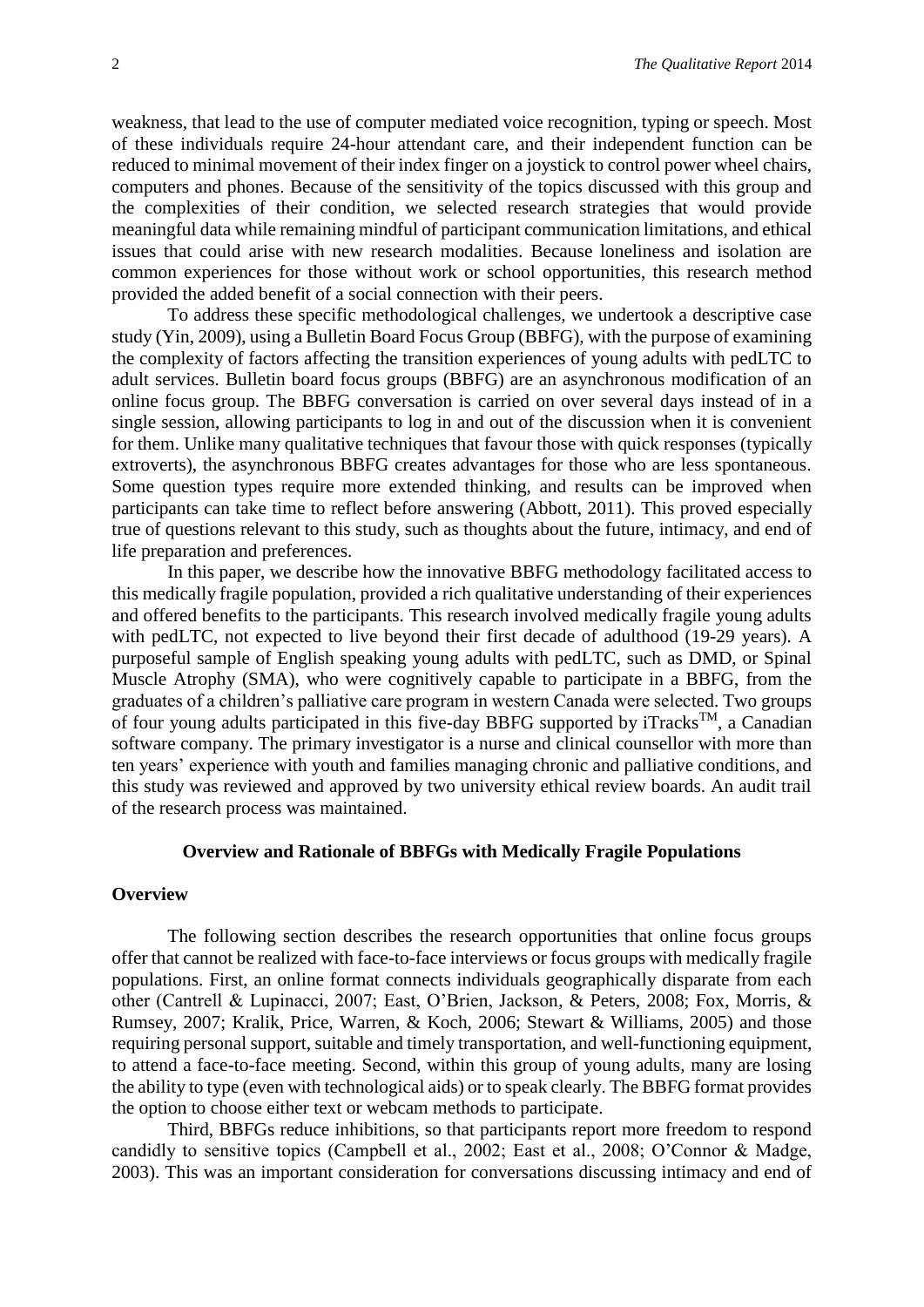life with young adults. For many, their appointments with health care professionals have always been (and can still be) in the company of their parents, and they likely have not been provided with the privacy to discuss some of their questions and concerns. Finally, teens and young adults are empowered in online formats to be more assertive and confident in their interactions with an adult facilitator than in face-to-face groups. Their confidence and fluency in online social interactions, absence of time constraints, anonymity, and fewer inhibiting social cues create an enhanced sense of control and a willingness to explore sensitive topics (Campbell et al.; East et al.; Fox et al., 2007; O'Connor & Madge, 2003).

#### **Rationale**

The suitability of the asynchronous BBFG modality for this medically fragile population and the benefits for the researcher are described here. For these participants, it is important for them to be able to respond in their own time over several days if unexpected personal or medical situations arise, to take more time to reflect on questions, and to "catch up" because some participants may easily fatigue, have limited attention spans, or learning disabilities. In the BBFG, questions are evenly paced over several days so that participants can log on and off as often as needed to complete the questions each day, or over several days. The BBFG format also provides the opportunity to balance easy to answer questions (just needing a check mark) with open-ended questions. Online research with this age group using a synchronous discussion has had disappointing response rates, confirming the benefits of the asynchronous format (Levine, Madsen, Wright, Barar, Santelli, & Bull, 2011)

Second, the BBFG provides potential for the researcher to interact with young adult participants via their preferred communication method (text or webcam), creating an inviting and engaging conversation. Customized responses, daily welcome and wrap up messages, mood and content setting visuals and video uploads can be used to stimulate participants' imagination and provide various modalities to engage their interest. Participants can upload pictures and images that depict their feelings in addition to their text and webcam responses (Barnes, 2012; iTracks, 2012; Van Patten, 2011).

Third, offline research activities such as projective exercises, ethnographic reflections and video projects can provide depth and dimension unavailable in live or online groups (Barnes, 2012). For example, in a BBFG, a question such as "What does the word 'health' mean to you?" can be expanded to: "Please find an image that best reflects what health means to you." From the images posted, the moderator can stimulate conversation with and between participants to compare the meaning of their image with others. Ethnographic opportunities are opened up, with participants uploading videos and images they have of themselves, so that the researcher can "see" descriptions in addition to text based responses.

Fourth, for groups where fatigue and physical limitations are not a limitation, homework assignments such as recording journals, making physical or online collages, finding or creating pictures and videos all become possible data collection methods, enhancing traditional talk or text based formats (Barnes, 2012).

Finally, the BBFG formats can strengthen credibility of the research through (1) high response and retention rates, indicating that participants were interested and engaged over a long period of time (Franklin & Lowry, 2001; Im & Chee, 2006); (2) the immediate generation of transcripts directly from the participants' responses, including every word and textual descriptor (Kenny, 2005); and (3) a constant member checking, as participants post responses to both the researcher and other participants.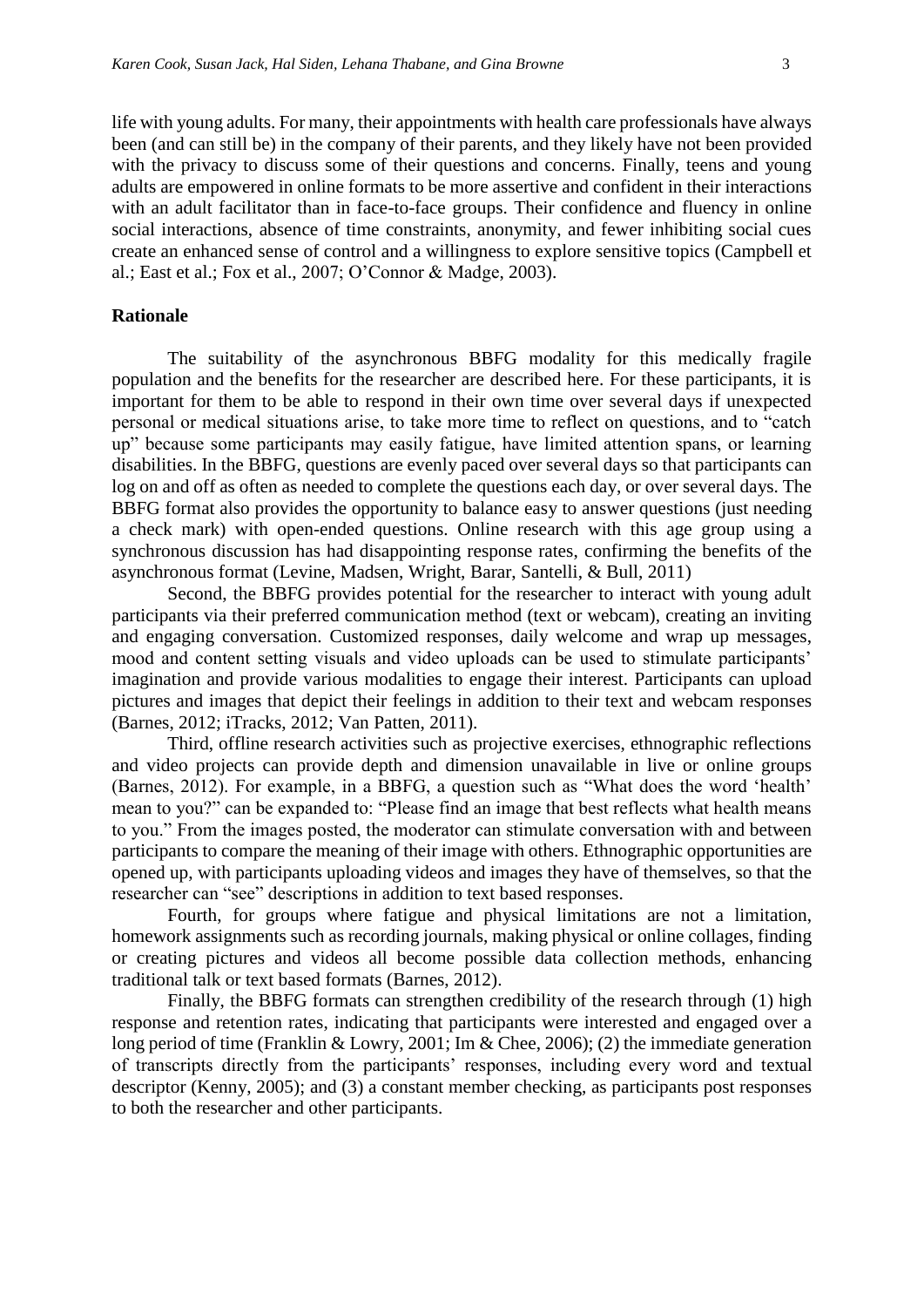#### **Development of the BBFG**

#### **Phase One: Question Guide Development**

To develop questions for the bulletin board focus group, we utilized a content analysis of in-depth face-to-face interviews with young adults with pedLTC, with specialists in pedLTC and disabilities, and a review of relevant literature. Salient themes, issues requiring further investigation, and topics most amenable to an online format were chosen for question development.

Specific writing techniques that have proved successful and amenable in online formats (Barnes, 2012; iTracks, 2012; Van Patten, 2011) were used to create these questions. In faceto-face group or individual interviews, the moderator's question guide serves as a prompt for the discussion and allows adaptations for participants' responses and body language. In the online asynchronous discussion, the moderator guide is an actual script with a deliberate approach to structure and clarity (iTracks; Van Patten). Whereas the BBFG format requires pre-meditated structure, the moderator's role was to create a forum that appeared inviting, informal and engaging to the participants (Barnes; Van Patten). For example, the following introductory segment was worded to encourage participants to post divergent points of view in all writing styles, providing contextual information in addition to the text.

Different viewpoints and feedback on the topics are encouraged. And, if you see someone else talking about an experience you share or feel the same way about, add your thoughts too!

Don't worry about spelling, typos or grammar. I'm shur we'll be abul 2 figure out what ur saying. Feel free to use emoticons :-) coloured font, CAPITAL LETTERS, videos and pictures . . . be *cReative !*

Utilizing the BBFG required specific consideration of the ordering and flow of the questions. To avoid frustrating redundancy and repetition, responses to each question were anticipated with naturally emerging topics next to each other, which created cohesive groupings of questions and natural breaking points between the daily discussions (iTracks, 2012). Clear and complete online questions necessary to ensure that participants knew how to answer the questions being asked, and to enhance the quality and quantity of their responses. While questions posed on the BBFG were static, it was possible to improvise the wording of questions in response to previous participant comments, or add more context and content *ad-hoc*. Whereas structure and clarity are the backbone of the BBFG guide, personality and flow are essential for success (iTracks; Van Patten, 2011).

To ensure that the discussion was a rich and engaging dialogue among group participants, diverse question and response options were developed by the moderator (Barnes, 2012; Van Patten, 2011). A range of question types stemmed from viewing a video, reading a short vignette or a pictorial representation of the issues to build rapport, match varied interests, and open up possibilities for a range of answers (Teachman & Gibson, 2012). We anticipated that new comments and video responses would create a fresh and responsive virtual discussion among participants and moderator, and encouraged participants to provide more understanding and contextual information than text or webcam responses allowed, through questions that prompted them to upload images, videos or songs (Barnes, 2012). For example, in this BBFG participants were asked: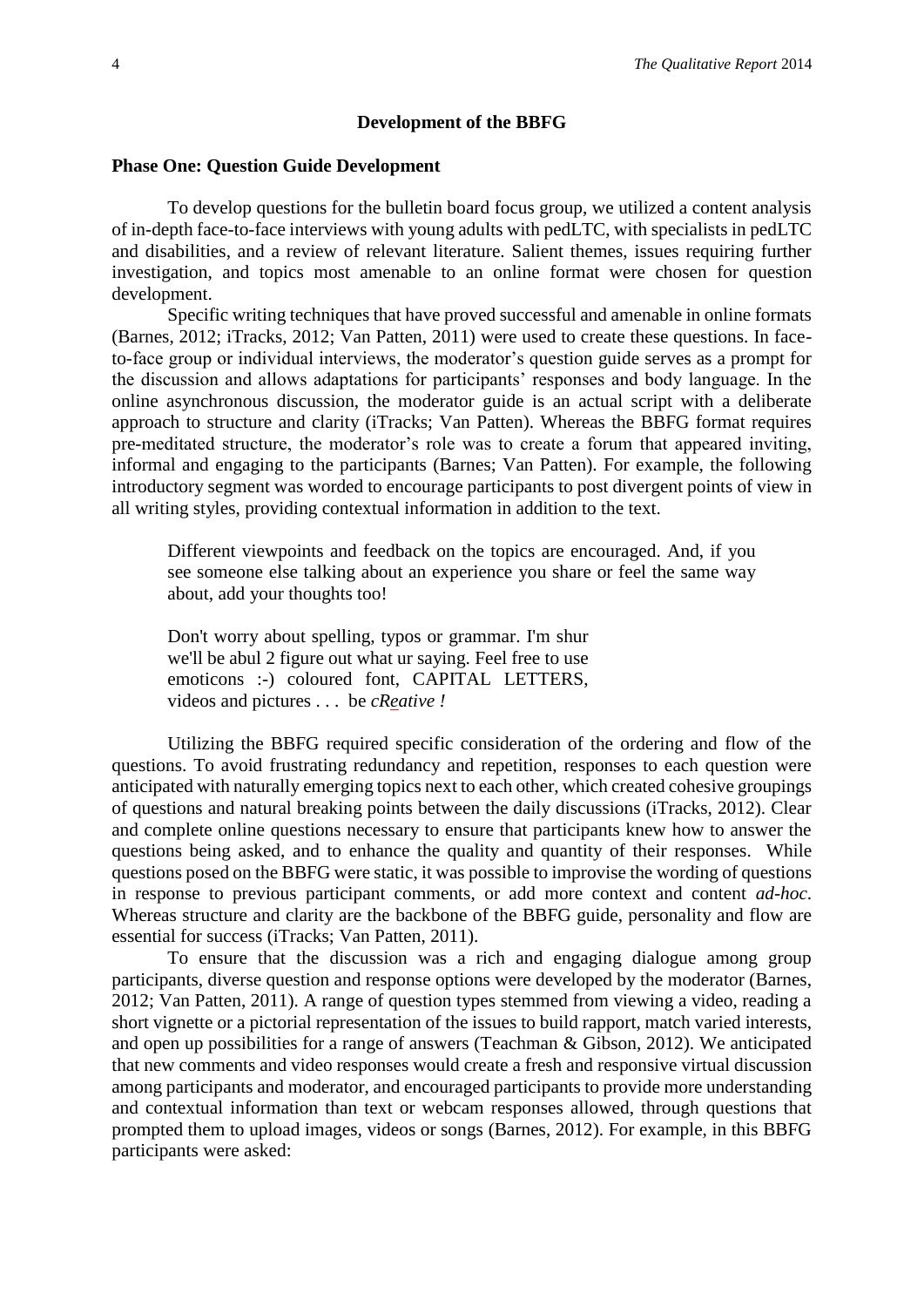When you think about the future, what kinds of thoughts and feelings come to mind for you? If you can, please upload an image or picture that represents your feelings and thoughts about the future. Tell us what your picture or image means to you about the future.

Unlike a face-to-face focus group, where every participant does not answer every question, this BBFG required a response to each question before a participant could move on to the next. If participants preferred not to answer a question, they were prompted to type, "will come back" and then proceed with the next questions. If they were unsure of how to answer a question, they could review what others had said.

BBFG question development requires advance decision-making about the type of question required for participant responses. The following list describes the parameters for question and response types:

- Type of question: Open text, forced choice (yes, no, maybe, don't know), rating scale and multiple choice style questions with the option of one or multiple answers
- Influenced or uninfluenced answers: Determines whether participants can see others' responses before their own, or if must they write a response first before viewing the other participants' responses
- Sequential or non-sequential: Determines whether questions must be answered in sequence, or if participants can skip around
- Time of launch of questions: When will each question or set of questions "go live"?
- Group/segmenting: Provides the opportunity to pose certain questions to specific respondents. Selected participants will see these questions, whereas others will not. Useful for segmenting questions between groups such as male/female, under/over certain ages, with disease/without disease. (iTracks, 2012)

Finally, it was important to collect some data regarding topics and themes that were not amenable to an online focus group discussion (for example, questions about with who and where they live, support required, current work, school or volunteer activities and accessibility). Instead of asking these questions in an online discussion, they were presented a day ahead of the "live" discussion, within the Profiles Section of the online forum. Participants could view each other's responses here if they were interested.

#### **Phase Two: Testing**

Several iterative drafts of the moderator guide were developed through feedback from expert practitioners in pediatric palliative care, transition and neuromuscular diseases, a young adult with DMD, and academic supervisory committee members. Screen by screen review of the BBFG was tested and reviewed in cooperation with the host software company, ensuring compatibility of the requirements of participants for each screen with the software functionality. Examples of compatibility functionality testing included: video clips, forced and not forced answer screens, combined open and closed answer screens, optional response screens, and functionality and ease in uploading videos and images into the BBFG.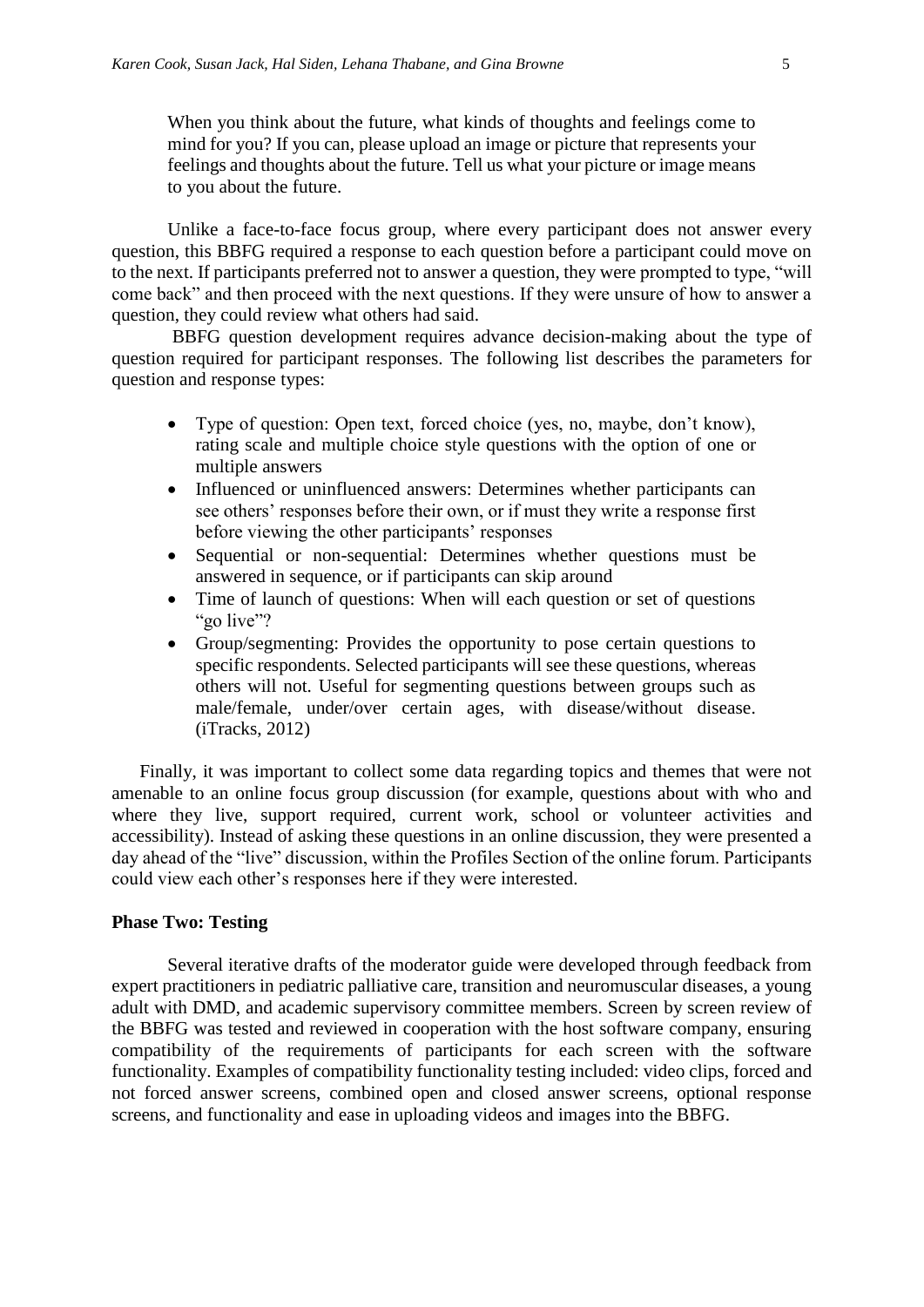#### **Managing Ethical Issues**

Young adults who met eligibility criteria were contacted via email and invited to participate in the online focus group. We exchanged e-copy consents via email, with returned typed signatures serving as the participants' informed consent.

BBFG members were advised that although every precaution was taken to ensure confidentiality, it could not be guaranteed. Prior to entering the BBFG, participants read and signed a Terms of Service of Agreement with the host software company (iTracks, 2012). In addition to abiding by the company's rules of conduct, participants were advised to respect the privacy of their fellow participants by not repeating or sharing the information they read on the BBFG. Confidentiality of answers recorded via webcam was maintained through disabling the downloading and copying functions. As with any online activity, screen shots could not be prevented. Confidentiality of the data collected through the online focus group was protected through the comprehensive security measures of the "iTracks" software system, which includes the hardware, software, data security and storage.

Although no significant unwanted effects were expected from participating in the BBFG, each youth was provided with contact information (telephone, online, or in person) for access to a teen counsellor already known to them. Additionally, I closely monitored the nature, tone and content of comments posted and the reactions of other participants to the comments.

#### **Implementation of the BBFG**

#### **If You Build It, Will They Come?**

As described above, the BBFG discussion group guide required intense preparatory anticipation of participant responses. Every question, phrase, image, and uploaded video was scrutinized for appeal, functionality for a BBFG, and potential to expand the conversation. Table 1 provides an overview of topical themes for the BBFG, with a few examples of the questions posed for each topic.

| Topics                             | <b>Question Exemplars</b>                                                                                                                                                                                                                                                                                   |  |  |
|------------------------------------|-------------------------------------------------------------------------------------------------------------------------------------------------------------------------------------------------------------------------------------------------------------------------------------------------------------|--|--|
| Getting to know<br>you             | Lets watch this video called "Talk About Change" made by some young adults in<br>Britain with life limiting conditions. The young adults in this video address lots of<br>the topics we will be discussing. How are your experiences similar or different to<br>what you have viewed? Tell us why.          |  |  |
| Managing your<br>medical condition | Thinking about your condition,<br>In the next 2 years do you expect it to stay the same, improve, or decline? Please<br>describe the expected changes.                                                                                                                                                      |  |  |
| Paving the Way                     | You are all pioneers and leaders because you are among the first to live with your<br>condition into adulthood.<br>If you were asked to come to a Teen Camp to help teens think about getting older<br>with your condition, what would you tell them the most important things to keep<br>in mind would be? |  |  |

| Table 1. Bulletin Board Focus Group Topical Themes and Question Exemplars |  |  |  |
|---------------------------------------------------------------------------|--|--|--|
|---------------------------------------------------------------------------|--|--|--|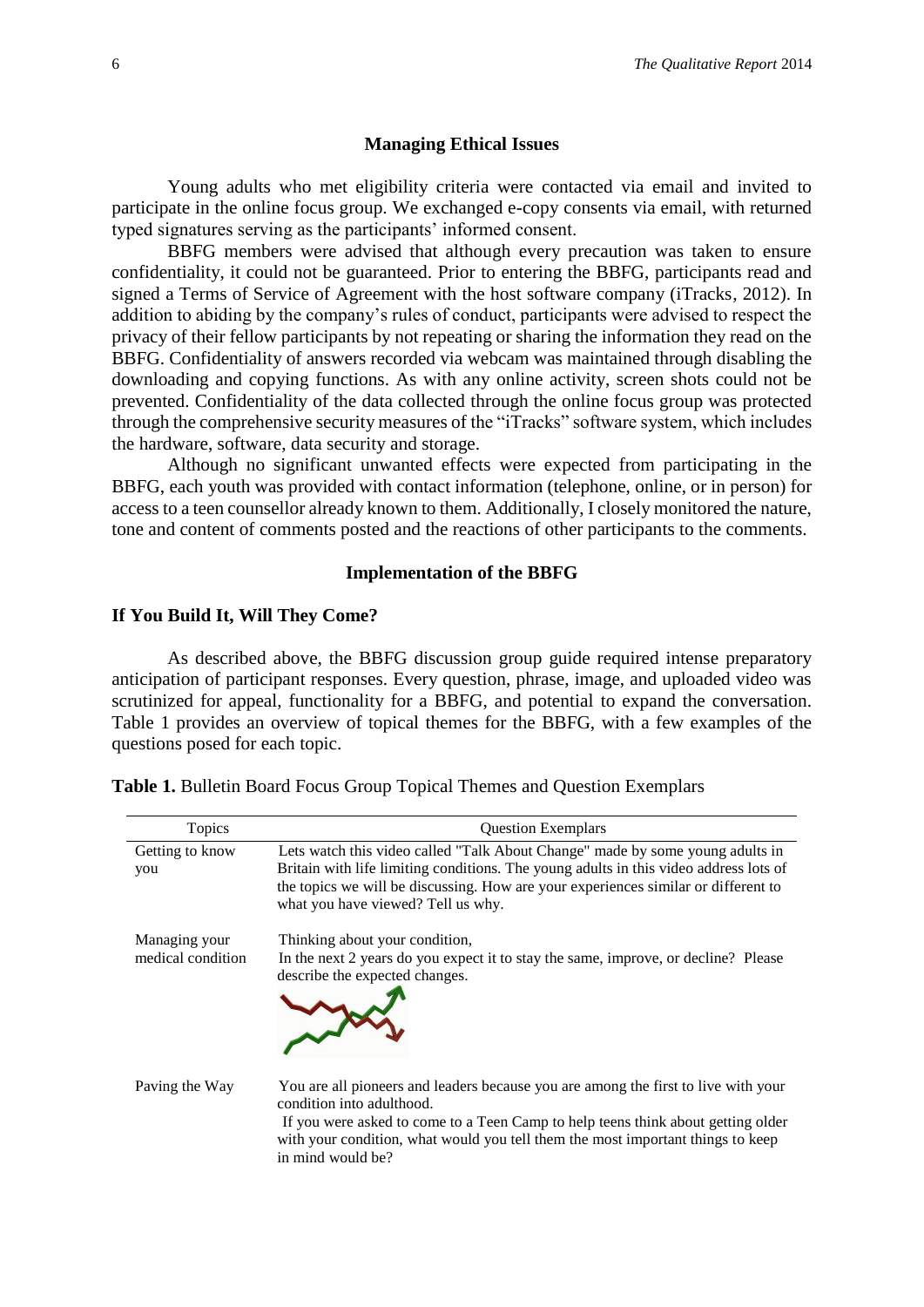| Hopes for the future        | Being among the first with your condition to live into adulthood, what do you<br>hope will be different for kids who are 10 years younger than you?                                                                                                                                                                                                                                                                                |  |
|-----------------------------|------------------------------------------------------------------------------------------------------------------------------------------------------------------------------------------------------------------------------------------------------------------------------------------------------------------------------------------------------------------------------------------------------------------------------------|--|
| <b>Transition Changes</b>   | Lets say that you are in a position to design a brand new health care program for<br>people with a similar condition to yours.<br>How would it work?                                                                                                                                                                                                                                                                               |  |
|                             | Explain why you chose the aspects of the healthcare program that you did.<br>Take a look at other people's program ideas and tell us what you think.                                                                                                                                                                                                                                                                               |  |
| Getting what you<br>need    | We have been talking about the change in resources and support when you move<br>from pediatric to adult care and the negotiating and advocacy involved to get what<br>you need.                                                                                                                                                                                                                                                    |  |
|                             | Who is doing most of the negotiating or "fighting" for what you need? You?<br>Parent? Someone else?                                                                                                                                                                                                                                                                                                                                |  |
|                             | Do you have anyone you can count on when things get really hard?                                                                                                                                                                                                                                                                                                                                                                   |  |
| Relationships               | On the video we saw the first day, one person said, "when they ask questions<br>about me, they don't ask me, they ask the person I am with". A young woman<br>with a complex condition told me that her wheelchair and equipment gets in the<br>way of people seeing her as a person and knowing her for who she really is. Amy<br>mentioned the other day that people don't expect you to be smart enough to go to<br>university. |  |
|                             | How are your experiences similar or different?<br>What do you think people would find the most surprising or interesting about you<br>if they could see past your condition or being in a wheel chair?<br>Post a picture or song, or whatever would represent what you wish people would<br>really know about you instead of your wheelchair and/or condition.                                                                     |  |
| <b>Decision Making</b>      | What do you consider the toughest decision that you have ever had to make?<br>Tell us about what made this the toughest decision?<br>Who (or what) supported you in the process of making this decision? Or was it<br>something you decided on your own?                                                                                                                                                                           |  |
| Computers and<br>Technology | "GAMING IS MY LIFE".<br>How true is this about you?                                                                                                                                                                                                                                                                                                                                                                                |  |
|                             | Feel free to elaborate on your answer in the textbox below.                                                                                                                                                                                                                                                                                                                                                                        |  |
| Advanced<br>Directives      | Some of you will have already thought about advance directives (making sure<br>other people know what you want done as your health declines) and some of you<br>may not have. Answer these questions as best as you can.                                                                                                                                                                                                           |  |
|                             | Do you have advance directives in place?                                                                                                                                                                                                                                                                                                                                                                                           |  |
|                             | If you do please tell us what your wishes are for your advanced directives                                                                                                                                                                                                                                                                                                                                                         |  |

After vetting the BBFG and completing recruitment, the audit trail review revealed the moderator's anxious wait for the BBFG to go live. With all components of the project virtual and online, pre-launch uncertainty was high, wondering if participants would "show up" online, how the group would establish rapport, and if they would remain engaged for five days. The complexity of the participants' disabilities also created uncertainty about how much encouraging and "soft sell" was appropriate to ensure their engagement.

#### **BBFG Live!**

As expected, some participants were more conversational and provided more responses and contextual information than others. The two BBFSs produced an average of 220 participant posts over 5 days, yielding approximately 11 posts per participant per day.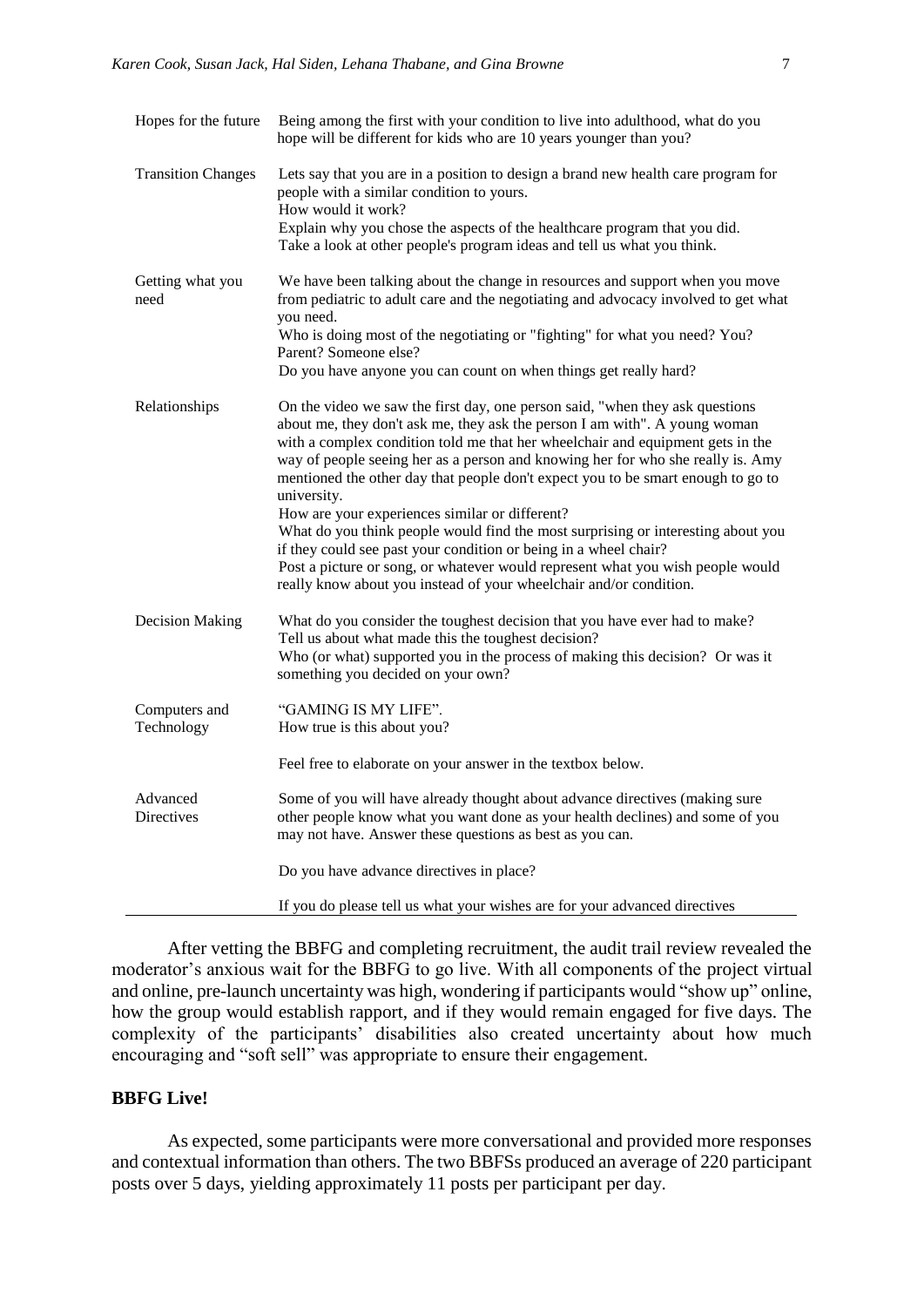| User        | Total # of | Average # of     | Available        | Average % Completion   |
|-------------|------------|------------------|------------------|------------------------|
|             | Posts      | Completed        | <b>Questions</b> | of Available Questions |
|             |            | <b>Ouestions</b> |                  |                        |
| <b>BBFG</b> | 193        | 36               | 38               | 95                     |
|             |            |                  |                  |                        |
| <b>BBFG</b> | 244        | 37               | 38               | 97                     |
|             |            |                  |                  |                        |

**Table 2.** Bulletin Board Focus Group Participant Response Rates

Less conversational participants were encouraged to add more to the discussion through follow-up probing questions and an email alert that reminded them to go back to the discussion to answer further questions. The most conversational participants tended to be the most responsive to further probes. Knowing the possibility of learning disabilities in some participants, the moderator took care in determining the number of probing questions that should be asked, and whether to be chatty and conversational or be succinct, limiting the amount of content.

For those who had limited capacity to provide fulsome answers through text, the webcam provided another venue to participate. However, some of these participants told me that they did not think they could speak clearly enough to be understood. Others did not have an operational webcam, or else participated in the discussion using mobile device not equipped with webcam capabilities.

Keeping the conversation animated required an ongoing time commitment over the five day BBFG. No participants withdrew or stopped coming to the discussion, but on day 3 of 5, there was a noticeable dip in the amount of conversation and responses to questions. In addition to this mid-week lull in sticking with the daily commitment to the group, later discussion topics concerned relationships and intimacy, so participants might have experienced more difficulty forming responses. As moderator, the time commitment was very flexible; it proved easy to check in on the conversation and respond from a computer or mobile device. However, as in email correspondence, much more time was required to craft responses and phrase questions in text rather than in conversation. Especially with the sensitivity of topics about end of life, intimacy, and planning for the future with pedLTC, it was imperative to ensure that words on the screen were neither stark nor misinterpreted.

The moderator employed several strategies to maintain animated participation. Desired behaviour was rewarded by thanking participants publicly when they commented on each other's posts or gave detailed answers, and on the welcome and wrap-up screens. Using the webcam made it possible to speak conversationally and personally with the group, initiating further conversation. Also, participants were emailed an alert about follow-up questions, and when possible, referred to participant comments from previous days. Finally, as described above, a variety of question types, pictorial representations, vignettes and videos were used to keep participants engaged in the discussion (Van Patten, 2011).

The young adults with pedLTC who participated in this BBFG were positive about using this forum for research. For example: "I liked the variety of the topics and the way the responses were text or video. I liked the way the website is set up with profiles, and how your notified of new response so it's easy to answer." Another said, "Some of the topics really made me think and made me question some topics that I didn't think about before." These comments demonstrate that the BBFG was more than a method of collecting data. It created a networked community providing connectivity with peers to learn from each other, and share resources and common understandings. After the formal BBFG discussion had ended, participants continued to check back for more conversation. Their recommendations for change or improvement included, "I think it would be cool if these discussions lasted a little longer.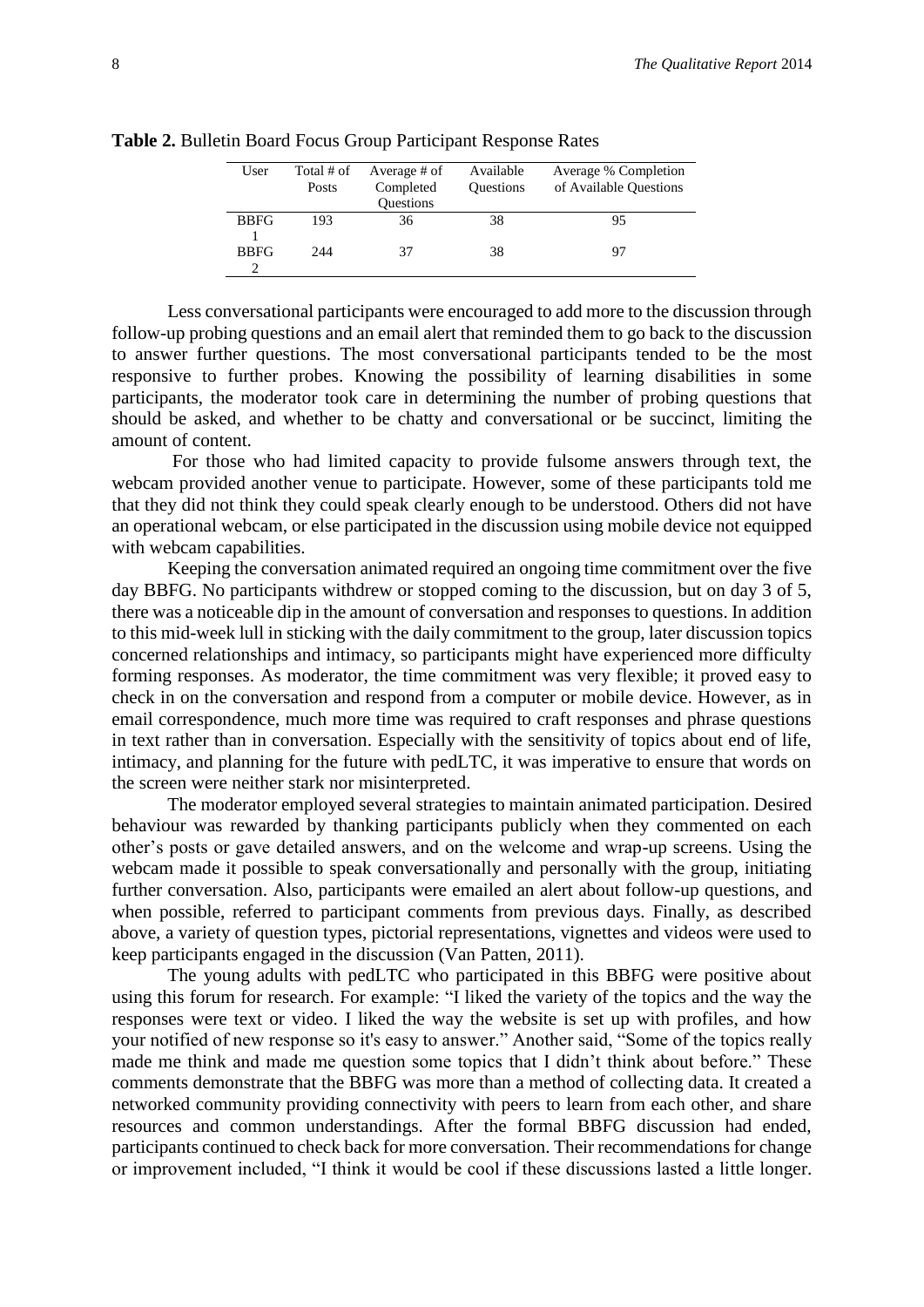And also if they'd been a larger group, so that we could really get discussions going." Participants stated they would be very interested in participating again, and that they would highly recommend this BBFG to someone else.

#### **Future Considerations**

This BBFG demonstrates a new and novel research method to give voice to a medically fragile population with limited and divergent communication abilities. One of the greatest benefits of a BBFG is that data collection becomes an intervention. Questions and discussion amongst the group facilitates new ways of thinking about issues important to the participants. Travel time and costs for the researcher to visit participants individually, or for participants to travel to meet for a face-to-face interviews or focus groups would have been prohibitive. In the face-to-face interviews conducted to develop the BBFG, interviews were often delayed because of fatigue and changes in condition, and they fatigued easily when answering a series of questions. The online format provided the right amount of flexibility while maintaining a group discussion, cost effectiveness, and access to geographically disparate participants.

The limitations of this BBFG were similar to those identified in the literature: uneven participation by group members (Kralik et al., 2006), diminished group interaction dynamics (Kenny, 2005; Clapper & Massey, 1996), difficulty or lack of interest in following conversational "threads" (Moloney, Dietrich, & Strickland, 2003; Stewart & Williams, 2005), short responses because of limitations with typing and/or problems using webcam, and limited means for gathering contextual data (Kralik et al, 2006; Lovejoy, 2009) from those using text responses exclusively. Unlike a face-to-face discussion, when a BBFG participant does not respond to further questioning, it is not clear whether the participant ignored and/or did not know that further questions were posted, or if they had nothing more to say. Developing the online discussion and maintaining presence and fostering discussion on the discussion were time intensive.

Some challenges identified in the literature did not arise in this BBFG. For example, researchers have been cautioned that the use of non-standardized computer and internet jargon can be confusing (Im & Chee, 2006). We found no such instances in this BBFG; likely, the universal acceptance and understanding of abbreviations common in text messaging has made them less confusing. Participants used CAPITAL LETTERS, varied font colors, uploaded pictures, and emoticons to express both significant and subtle points. The proliferation of text communication through text messaging and social media sites such as Facebook<sup>TM</sup> has "normalized" text communication and appears to have nearly usurped face-to-face communication in adolescents and young adults. With the rapid advance of technology to provide sophisticated web-based communication for business and academia, earlier logistical issues that made it difficult for participants to log in, find the discussion or maintain connectivity throughout the BBFG (Im & Chee; Moloney et al., 2003) were no longer relevant. Finally, it proved unnecessary to eliminate any potential participants because of a lack of access to computers.

Table 3 summarizes the merits and detractors of the BBFG process for researchers and medically fragile populations. This paper describes one of the first attempts to employ an innovative research method to access an otherwise inaccessible population. The proliferation of social media, online discussions and text conversations makes this medium familiar and comfortable for young adults, and the diversity of physical limitations and communication modalities among the participants in this study demonstrated the inclusiveness and adaptability of an asynchronous BBFG forum. In addition to the technological capacity of the online format, the quality of data generated remains dependent on the skills of the researcher and moderator in building an engaging, personalized and coherent discussion over several days using varied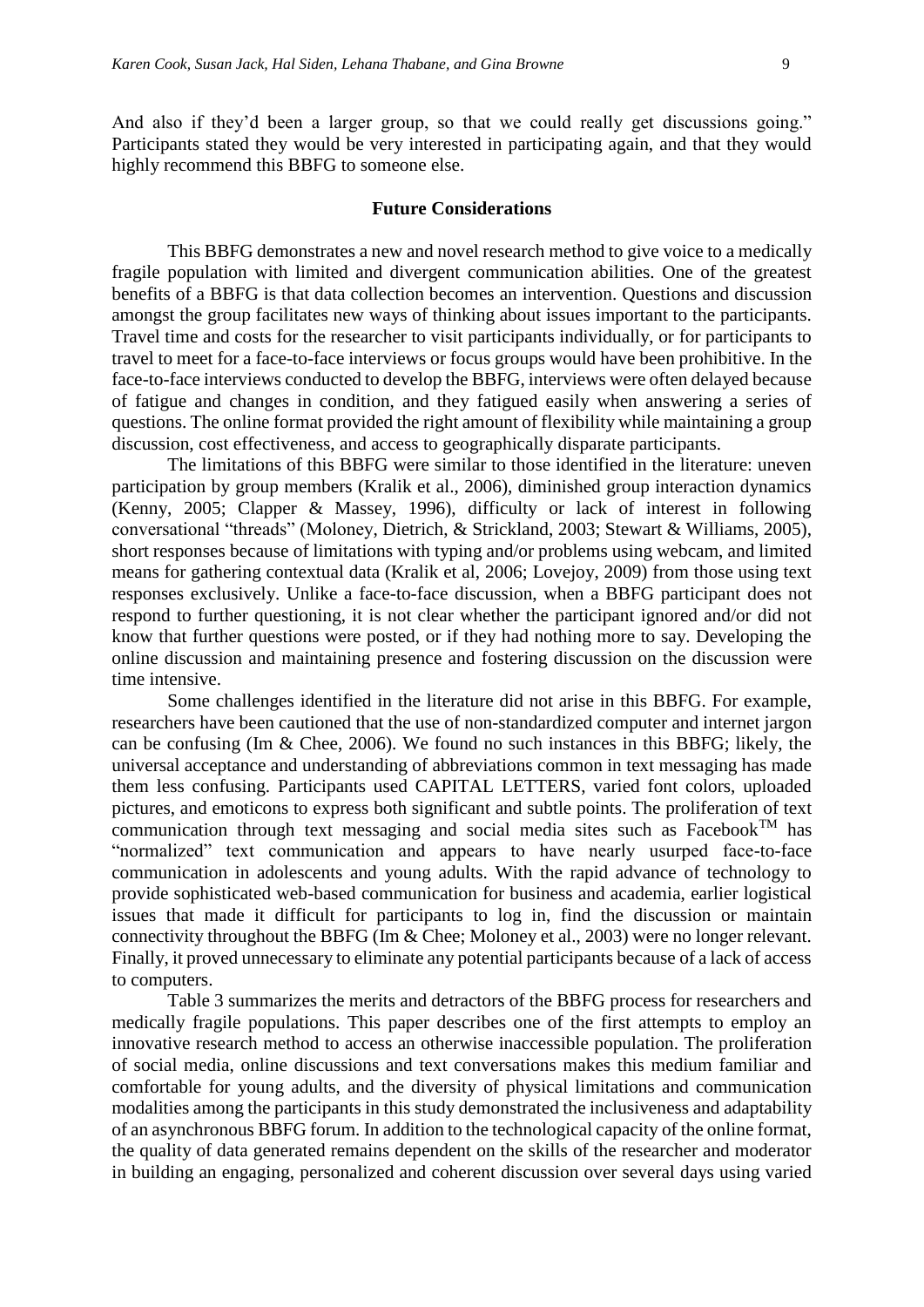mediums. Continued refinement of these methods with more groups of hard to reach participants, more feedback about participants' experiences, and further understanding of the essence of the online discussion that can extend its purposes beyond a method to an intervention, will continue to add merit to BBFG methodology.

| Research process      | Advantages                                                                                                                                                                                                                                                                                                                                                         | Disadvantages                                                                                         |
|-----------------------|--------------------------------------------------------------------------------------------------------------------------------------------------------------------------------------------------------------------------------------------------------------------------------------------------------------------------------------------------------------------|-------------------------------------------------------------------------------------------------------|
| Participant selection |                                                                                                                                                                                                                                                                                                                                                                    |                                                                                                       |
| Researcher            | Increases accessibility and pool of participants<br>Increases response rates <sup>1</sup>                                                                                                                                                                                                                                                                          | Slow responses to email<br>recruitment due to physical<br>limitations or not being email<br>users     |
| Participant           | Easy to decline through no response or email<br>Reduces isolation and creates community <sup>2</sup>                                                                                                                                                                                                                                                               | Inaccurate email address<br>results in missing opportunity                                            |
| Data Collection       |                                                                                                                                                                                                                                                                                                                                                                    |                                                                                                       |
| Researcher            | Reduced time and costs<br>Higher retention rates<br>Enhanced theoretical saturation<br>Control over methodological rigor of data<br>collection<br>Enhanced participation and easier discussion<br>flow about sensitive topics <sup>3</sup>                                                                                                                         | Unclear if theoretical<br>saturation achieved when no<br>response to further questions                |
| Participants          | Flexible timing to respond within their time<br>zone, and work, family and leisure<br>commitments<br>Data collection is an intervention facilitating<br>new ways of thinking<br>More time to reflect and answer at their own<br>pace<br>Text format facilitates a concise discussion<br>More interest in participating because the<br>format is novel <sup>4</sup> | Feel alone when unsure how<br>to answer a question<br>Time commitment required to<br>log on every day |
| Data Analysis         |                                                                                                                                                                                                                                                                                                                                                                    |                                                                                                       |
| Researcher            | Automatic and accurate verbatim transcripts<br>Text and video analysis supported within<br><b>BBFG</b><br>Transcription costs, time and errors are<br>eliminated<br>More potential for theoretical saturation <sup>5</sup>                                                                                                                                         | Interface difficulties between<br>BBFG transcript and NVivo<br>software                               |

**Table 3.** Comparison of advantages and disadvantages of Bulletin Board Focus Group process for researchers and medically fragile populations

#### **Notes**

The terminology to describe young adults with pediatric life threatening conditions (pedLTC) varies among authors. Some choose to use pediatric life limiting conditions (pedLLC) and others choose pediatric life threatening diseases (pedLTD). I chose to use pedLTC to distinguish this population from (1) pedLLC which has been used to describe youth with conditions that may be life limiting, but with expectations to live well into their 50's and

**.** 

<sup>1</sup> Ahern, 2005; East et al., 2008; Fox et al., 2007; Im & Chee, 2006

<sup>2</sup> Beck, 2005; East et al., 2008, Fox et al., 2007

<sup>3</sup> Cantrell & Lupinacci, 2007; Courtney & Craven, 2005; East et al., 2008; Fox et al., 2007; Im & Chee, 2006

<sup>4</sup> Abbott, 2011; Ahern, 2005; Courtney & Craven, 2005; Fox et al., 2007; Moloney et al., 2003

<sup>5</sup> Ahern, 2005; East et al., 2008; Fox et al., 2007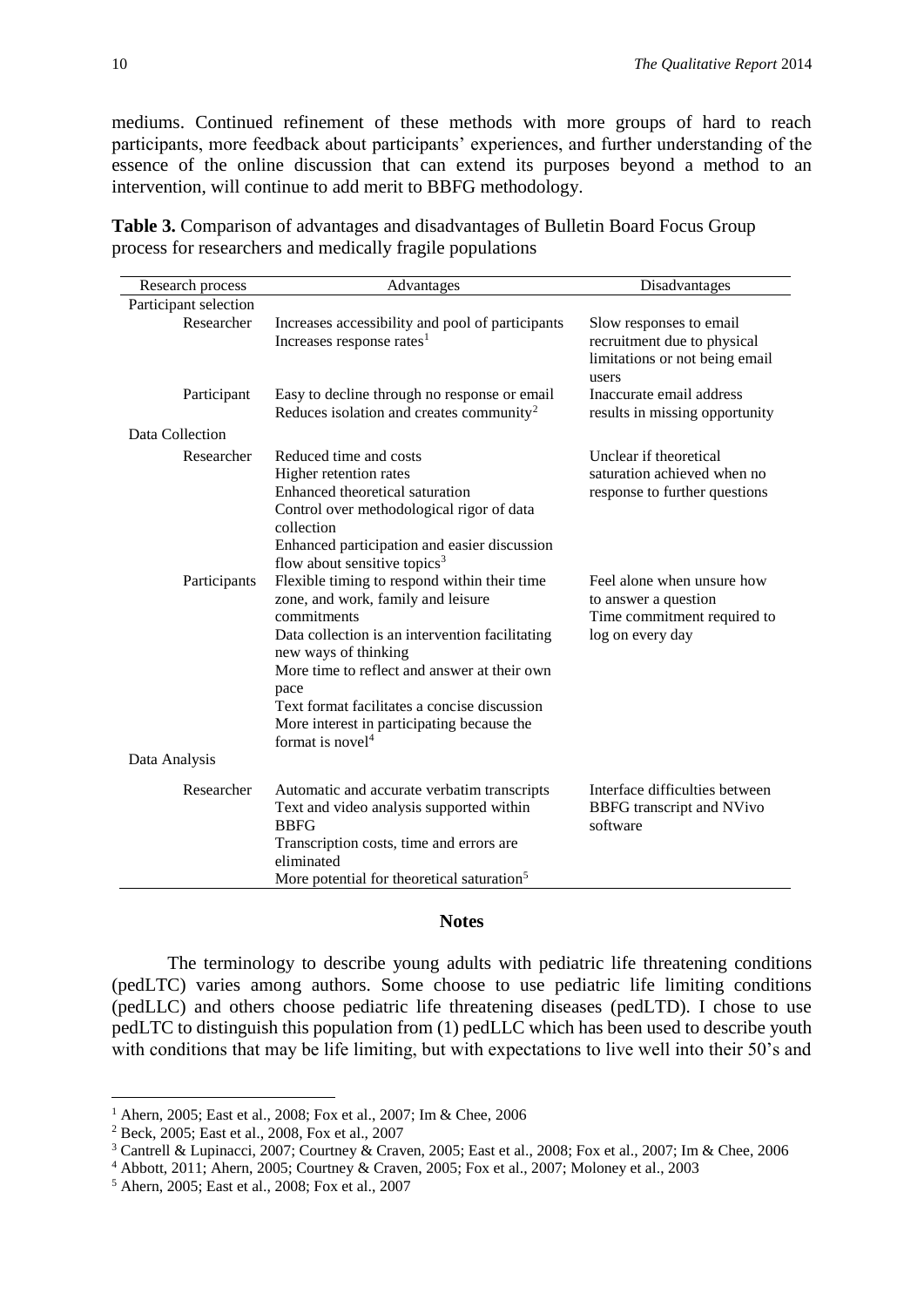60's, and from (2) pedLTD which does not reflect that many of these young adults do not have a specific disease, but rather complex conditions with multi-system affect.

#### **References**

- Abbott, S. (2011). *Introverts get their day: When discussion forums/bulletin boards can be more inclusive.* Retrieved from http://www.newqualitative.org/blog/introverts-get-their-day-whendiscussion-forums-bulletin-boards-can-be-more-inclusive/
- Ahern, N. (2005). Using the internet to conduct research. *Nurse Researcher, 13*(2), 55-70.
- Barnes, R. (2012, May 22). Interview with Layla Shea, 2012 QRCA Quality Award Winner. Retrieved from http://www.newqualitative.org/blog/interview-with-layla-shea-2012 qrca-qually-award-winner/
- Beck, C. (2005). Benefits of participating in internet interviews: Women helping women. *Qualitative Health Research, 15*(3), 411-422.
- Campbell, M., Meier, A., Carr, C., Enga, Z., James, A., Reedy, J., & Zheng, B. (2002). Health behavior changes after colon cancer: A comparison of findings from face-to-face and online focus groups. *Family and Community Health, 24*(3), 88-103.
- Cantrell, M. A., & Lupinacci, P. (2007). Methodological issues in online data collection. *Journal of Advanced Nursing, 60*(5), 544-549.
- Clapper, D., & Massey, A. (1996). Electronic focus groups: A framework for exploration. *Information & Management, 30*(1), 43-50.
- Courtney, K., & Craven, C. (2005). Factors to weigh when considering electronic data collection. *Canadian Journal of Nursing Research, 37*(3), 150-159.
- Doug, M., Adi, Y., Williams, J., Paul, M., Kelly, D., Petchey, R., & Carter, Y. (2011). Transition to adult services for children and young people with palliative care needs: A systematic review. *Archives of Disease in Childhood, 96,* 78-84.
- East, L., O'Brien, L., Jackson, D., & Peters, K. (2008). The benefits of computer-mediated communication in nursing research. *Contemporary Nurse, 30*(1), 83-88.
- Fletcher-Johnston, M., Marshall, S., & Straatman, L. (2011). Healthcare transitions for adolescents with chronic life-threatening conditions using a Delphi method to identify research priorities for clinicians and academics in Canada. *Child: Care, Health and Development, 37*(6), 875-882.
- Fox, F., Morris, M., & Rumsey, N. (2007). Doing synchronous online focus groups with young people: Methodological reflections. *Qualitative Health Research, 17*(4), 539-547.
- Hamdani, Y., Jetha, A., & Norman, C. (2011). Systems thinking perspectives applied to healthcare transition for youth with disabilities: A paradigm shift for practice, policy and research. *Child: Care, Health and Development, 37*(6), 806-814.
- Im, E., & Chee, W. (2006). An online forum as a qualitative research method. *Nursing Research, 55*(4), 267-273.
- iTracks. (2012). *BBFG 4: Creating your moderator guide*. Unpublished document.
- Kenny, A. J. (2005). Interaction in cyberspace: An online focus group. *Journal of Advanced Nursing, 49*(4), 414-422.
- Kralik, D., Price, K., Warren, J., & Koch, T. (2006). Issues in data generation using email group conversations for nursing research. *Journal of Advanced Nursing, 53*(2), 213-220.
- Levine, D., Madsen, A., Wright, E., Barar, R. E., Santelli, J., & Bull, S. (2011). Formative research on MySpace: Online methods to engage hard-to-reach populations. *Journal of Health Communication, 16*(4), 448-454. doi:10.1080/10810730.2010.546486
- Lovejoy, T., Demirneva, P., Grayson, J. & McNamara, J. (2009). Advancing the practice of online psychotherapy: An application of Rogers' diffusion of innovations theory. *Psychoterapy, 46*(1), 112-124.